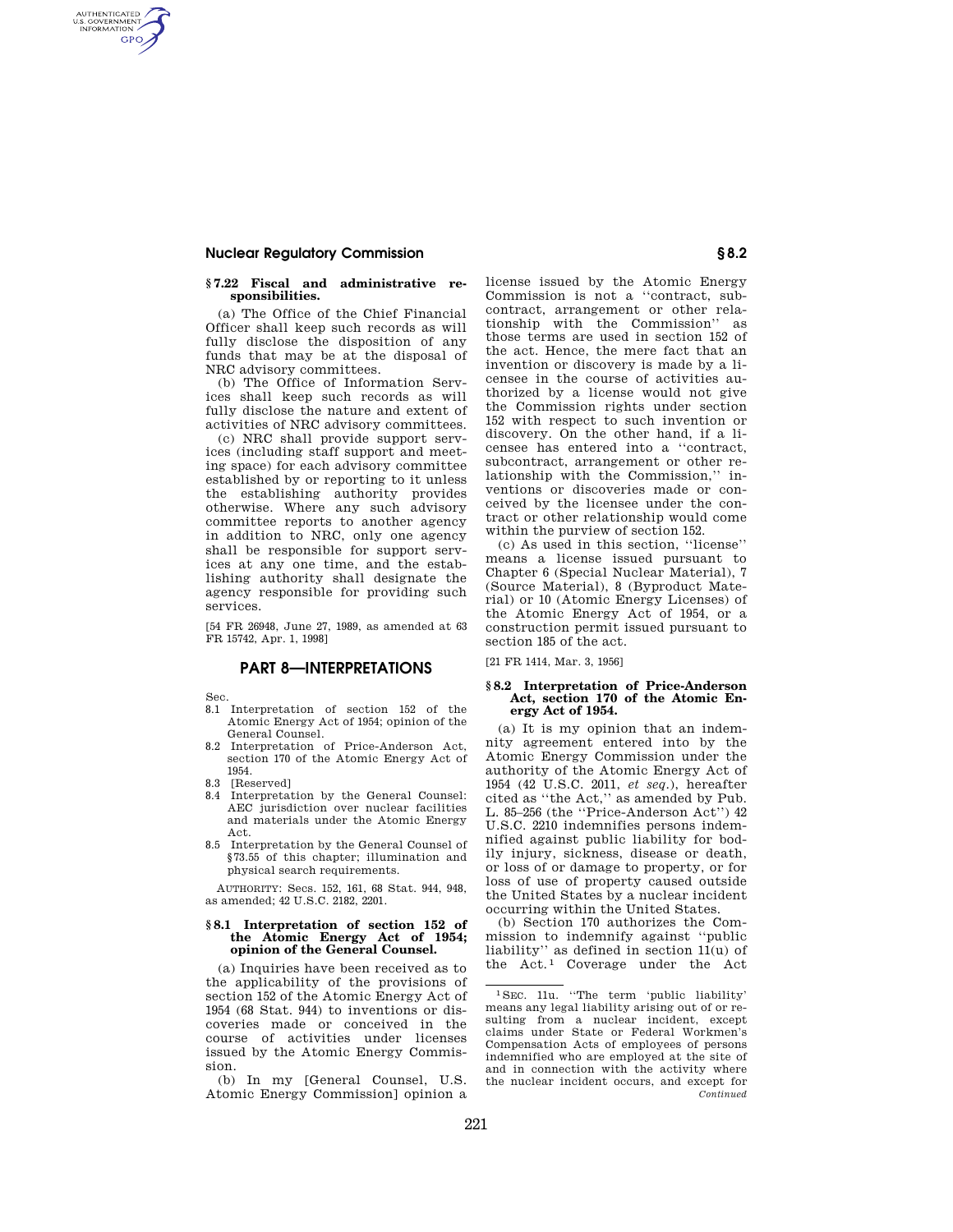therefore is predicated upon ''public liability,'' and requires (1) ''legal liability'' for (2) a ''nuclear incident.'' Determination of the Act's coverage, therefore, necessitates a finding that these two elements are present.

(c) In the case of damage outside of the United States caused by a nuclear facility based in the United States there would be a ''nuclear incident'' as defined in section 11(o) since there would be an ''occurrence within the United States causing \*\*\* damage."2 The ''occurrence'' would be ''within the United States'' since ''occurrence'' is intended by the Act to be ''that event at the site of the licensed activity \*\*\* which may cause damage rather than the site where the damage may perhaps be caused.'' (S. Rep. 296, 85th Cong., 1st Sess., p. 16 1957) (hereafter cited as Report). In section 11(o) an ''occurrence'' is that which causes damage. It would be, therefore, an event taking place at the site. This definition of ''occurrence'' is referred to in the Report at page 22 and is crucial to the Act's placing of venue under section 170(e). 3 027 In its definition of ''nuclear incident.'' The Act makes no limitation upon the place where the damage is received but

# **§ 8.2 10 CFR Ch. I (1–1–10 Edition)**

states only that the ''occurrence'' must be within the United States.

(d) Similarly, the requirement of ''legal liability'' would be met. The words of the Act impose no limitation that the liability be one for damage caused in the United States but, on the contrary, are exceedingly broad permitting indemnification for ''any legal liability.'' In the most exhaustive study of the subject, it is stated that the phrase ''any legal liability'' indicates that liability for damage outside the United States is covered by the Act. Atomic Industrial Forum, Financial Protection Against Atomic Hazards 61 n. 355 (1957).

(e) Thus the precise language of the Act provides coverage for damage ensuing both within and without the United States arising out of an occurrence within the United States. There would be no occasion for doubt were it not for a single statement contained in the Report of the Joint Committee on Atomic Energy on the Price-Anderson Act. The Report states, at p. 16 that ''[i]f there is anything from a nuclear incident at the licensed activity which causes injury abroad, or if there is any activity abroad which causes further injury in the United States the situation will require further investigation at that time.'' This sentence follows an explicit and lengthy statement that the 'occurrence'' is an event at the site of the activity:

\* \* \* The occurrence which is the subject of this definition is that event at the site of the licensed activity, or activity for which the Commission has entered into a contract, which may cause damage, rather than the site where the damage may perhaps be caused. This site must be within the United States. The suggested exclusion of facilities under license for export was not accepted. This is because the definition of ''nuclear incident'' limits the occurrence causing damage to one within the United States. It does not matter what license may be applicable if the occurrence is within the United States. If there is anything from a nuclear incident at the licensed activity which causes injury abroad or if there is any activity abroad which causes further injury in the United States the situation will require further investigation by the Congress at that time \* \* \*

Read literally, the last sentence would seem inconsistent with the preceding

claims arising out of an act of war. 'Public Liability' also includes damage to property of persons indemnified: *Provided,* That such property is covered under the terms of the financial protection required, except property which is located at the site of and used in connection with the activity where the nu-<br>clear incident occurs."

<sup>&</sup>lt;sup>2</sup>SEC. 11*o.* "The term 'nuclear incident' means any occurrence within the United States causing bodily injury, sickness, disease, or death, or loss of or damage to property, or for loss of use of property, arising out of or resulting from the radioactive, toxic, explosive, or other hazardous properties of source, special nuclear, or byproduct material: \*\*\*'' 3 ''In order to provide a framework for es-

tablishing the limitation of liability, the Commission or any person indemnified is permitted to apply to the appropriate district court of the United States which has venue in bankruptcy matters over the site of the nuclear incident. Again it should be pointed out that the site is where the occurrence takes place which gives rise to the liability, not the place where the damage may be caused \*\*\* '' Report. p. 22.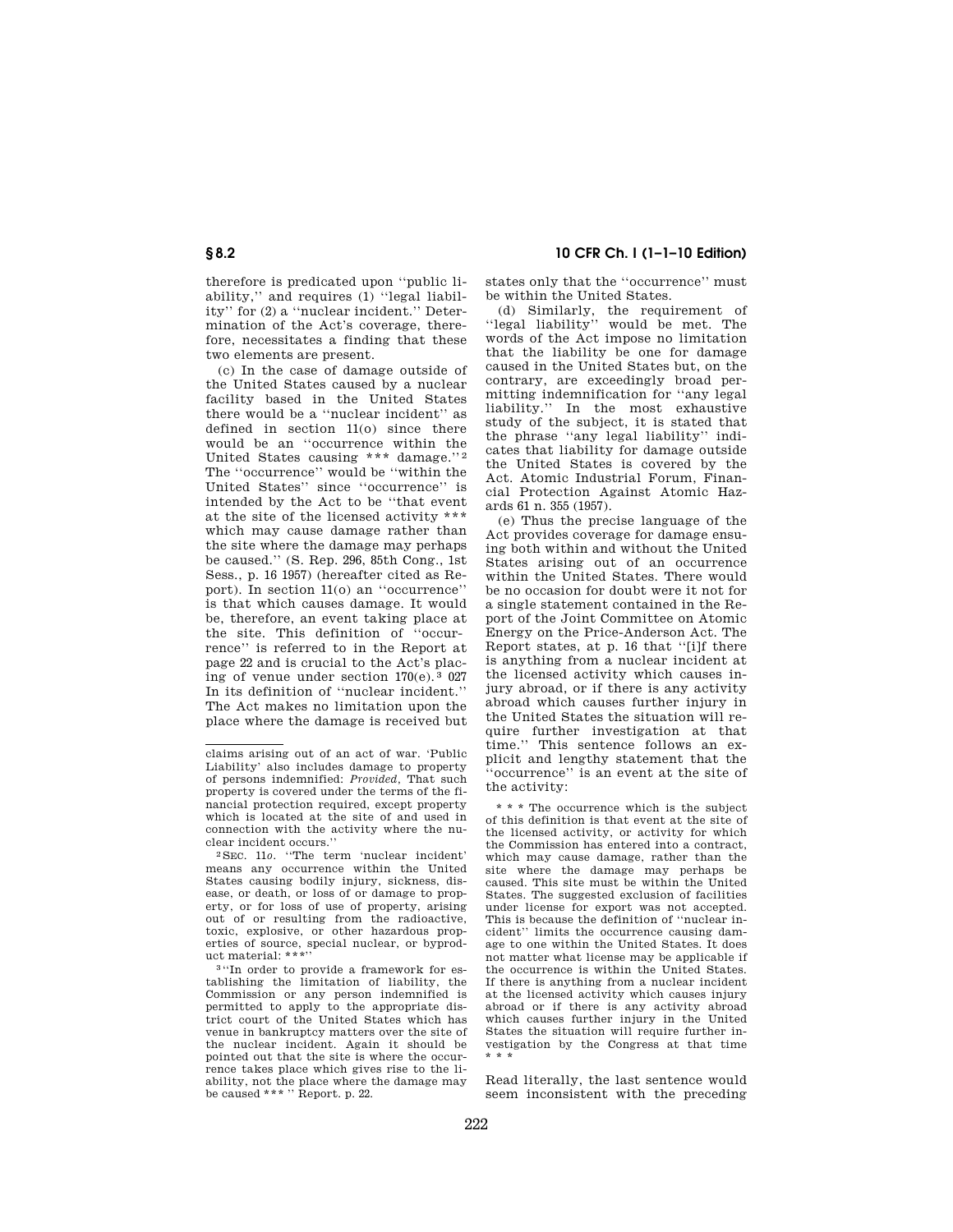### **Nuclear Regulatory Commission § 8.2**

statement. It is, however, possible to read the sentence as consistent with the preceding statement if it is taken as indicating a recognition by Congress of the fact that the statutory limitation of liability to \$500,000,000 would probably not limit claims by foreign residents to that amount in foreign courts and that therefore the persons indemnified were not fully protected against bankrupting claims, one of the primary purposes of the bill. 4

(f) The point in question received scant consideration during the hearings preceding adoption of the bill held by the Joint Committee on Atomic Energy. A summary of the study of the Atomic Industrial Forum, cited above, was introduced into the record of the hearing and included a conclusion that the provisions of the bill seemed to cover the situation. 5 That conclusion would seem entitled to more than ordinary weight since the Forum study received the careful consideration of the Joint Committee. 6 and the study referenced a statement from the 1956 Report very similar to the confusing statement in the 1957 Report noted above. 7

(g) There was also a rather ambiguous colloquy in the hearings between Representative Cole and Mr. Charles Haugh in which Representative Cole indicated that the Joint Committee

"\* \* \* will do pretty well if we successfully protect the American people and property owners in this country without worrying about those that live abroad.'' 8

(h) Congress, in enacting the Price-Anderson Indemnity Act added to section 2 of the Atomic Energy Act of

7 Hearings, p. 182.

1954, a new subsection which stated, inter alia:

In order \* \* \* to encourage the development of the atomic energy industry, \* \* \* the United States may make funds available for a portion of the damages suffered by the public from nuclear incidents and may limit the liability of those persons liable for such losses.

This statutory purpose is frustrated if the atomic energy industry is not protected from bankrupting liabilities for damages caused abroad by an accident occurring in the United States. 9 In the Report, the Joint Committee on Atomic Energy made explicit mention of the fact that the private insurance to be provided for reactor operators included

<sup>4</sup> Atomic Industrial Forum, Financial Protection Against Atomic Hazards, The Inter-<br>national Aspects, p. 52 (1959).

<sup>&</sup>lt;sup>5</sup> Hearings before the Joint Committee on Atomic Energy, Governmental Indemnity and Reactor Safety, 85th Cong., 1st Sess., p. 181 (1957) (hereinafter referred to as ''Hearings.")<br> $6$  Hearings, p. 168.

<sup>8</sup> Hearings, p. 97. It is significant to note that Mr. Haugh stated at that point the problem of the reactor operator who is concerned with any type of liability. He noted that the insurance contracts would cover "\*\*\* the instance where \*\*\* something happen[ed] out of the country and a suit is brought in the United States on that.''

<sup>9</sup>The Atomic Industrial Forum study notes that ''[T]o be adequate, the governmental indemnity must cover industry's liability to residents of the countries who suffer as a result of an accident at an installation based in the United States.'' p. 61. This is certainly the case and one of the major Congressional purposes is frustrated should the Act be said to be unclear on this point. The principal reason for the conclusion that there is coverage reached in the Forum study is the fact that Price-Anderson provides indemnity for ''any legal liability.'' Arthur Murphy, Director of the study, in a recent article, has stated that the confusing sentence in the Report is '' \* \* \* inconsistent with the flat coverage of any legal liability by the indemnity.' Murphy, Liability for Atomic Accidents and Insurance, in Law and Administration in Nuclear Energy 75 (1959). In the testimony before the Joint Committee last year, Professor Samuel D. Estep, one of three authors of the comprehensive study of Atoms and the Law apparently relying upon the legislative history, stated that the problem of a reactor accident in the United States causing damage in a foreign country was unclear, presumably since he considered the phrase ''any legal liability'' directed at a different problem. Hearings before the Joint Committee on Atomic Energy, Indemnity and Reactor Safety, 86th Cong., 1st Sess., p. 77 (1959); Stason Estep, and Pierce, Atoms and the Law, 577 (1959). Professor Estep stated that there ''surely ought to be'' coverage and suggested a clarifying amendment. His statement that the phrase ''any legal liability'' covers only the question of time restrictions for claims seems to me erroneous since the language used, ''any legal liability,'' seems intentionally broad. Additionally, should this very narrow reading be given to admittedly broad statutory language, the Congressional purpose would be frustrated.